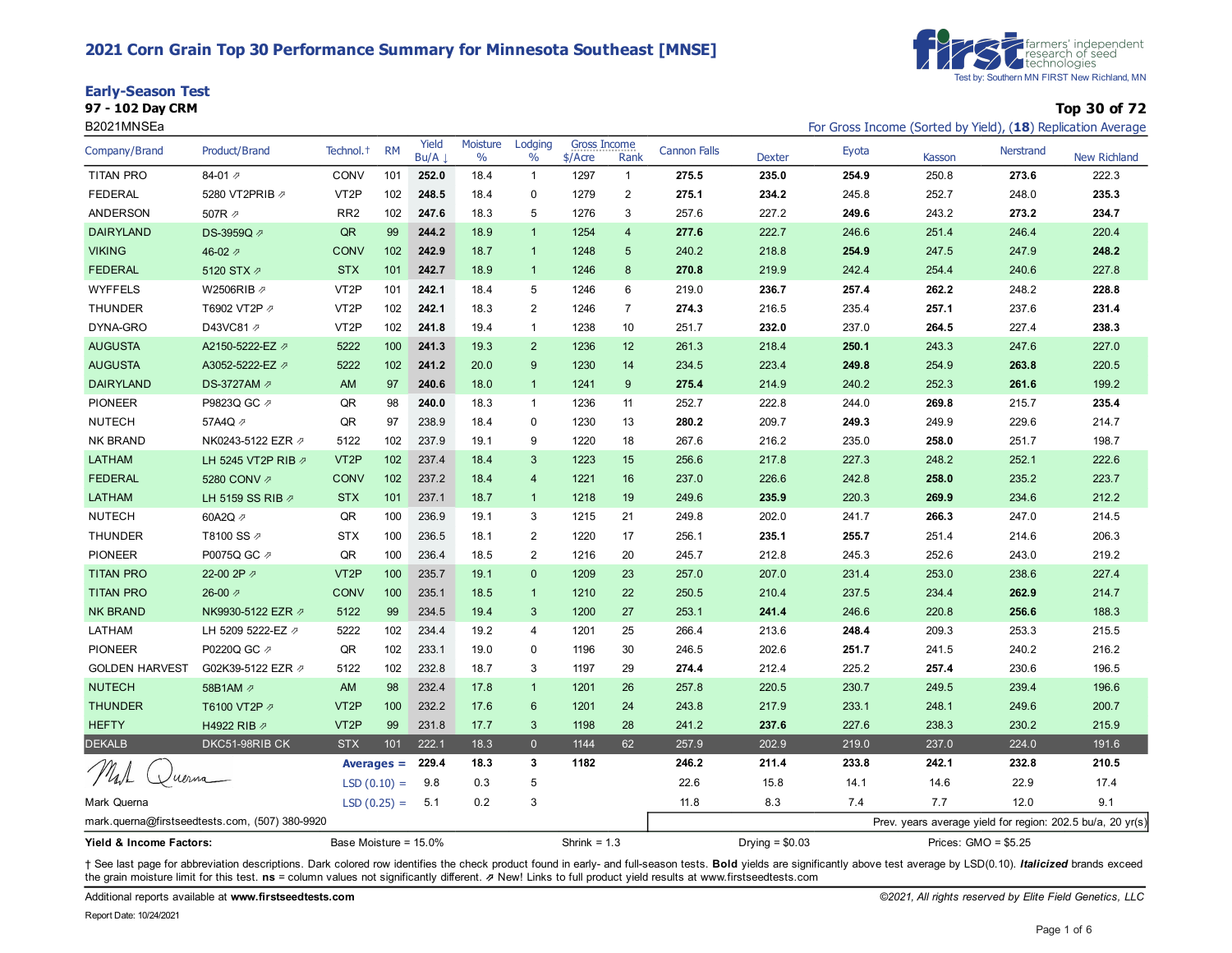#### **2021 Corn Grain Top 30 Performance Summary for Minnesota Southeast [MNSE]**

|  |  | <b>Full-Season Test</b> |
|--|--|-------------------------|
|  |  | 103 - 107 Day CDN       |



**103 - 107 Day CRM Top 30 of 58**

| B2021MNSEb                                     |                     |                       |           |               |                  |                  |                                  |                         |                     |                  |       |        |                      | For Gross Income (Sorted by Yield), (18) Replication Average |
|------------------------------------------------|---------------------|-----------------------|-----------|---------------|------------------|------------------|----------------------------------|-------------------------|---------------------|------------------|-------|--------|----------------------|--------------------------------------------------------------|
| Company/Brand                                  | Product/Brand       | Technol. <sup>+</sup> | <b>RM</b> | Yield<br>Bu/A | Moisture<br>$\%$ | Lodging<br>$\%$  | <b>Gross Income</b><br>$$/$ Acre | Rank                    | <b>Cannon Falls</b> | <b>Dexter</b>    | Eyota | Kasson | <b>Nerstrand</b>     | <b>New Richland</b>                                          |
| <b>GOLD COUNTRY</b>                            | 106-96RSS 2         | <b>STX</b>            | 106       | 268.3         | 20.7             | $\mathbf{1}$     | 1363                             | 1                       | 271.8               | 263.5            | 264.4 | 299.6  | 252.4                | 258.2                                                        |
| <b>VIKING</b>                                  | 51-04 $\not$        | CONV                  | 104       | 267.3         | 20.6             | $\boldsymbol{2}$ | 1358                             | $\overline{\mathbf{c}}$ | 273.9               | 239.6            | 249.1 | 285.5  | 292.1                | 263.2                                                        |
| LATHAM                                         | LH 5646 PCE 2       | PC, E                 | 106       | 266.6         | 21.1             | 5                | 1351                             | 3                       | 254.5               | 246.3            | 265.2 | 283.1  | 288.6                | 262.0                                                        |
| <b>FEDERAL</b>                                 | 5610 PCE 2          | PC, E                 | 106       | 264.9         | 21.0             | 3                | 1343                             | $\overline{4}$          | 270.1               | 256.5            | 258.4 | 284.6  | 266.3                | 253.7                                                        |
| HI FIDELITY GENETICS                           | HFG1051 2           | <b>CONV</b>           | 105       | 260.8         | 20.3             | $9\,$            | 1328                             | 5                       | 256.8               | 242.2            | 279.1 | 268.0  | 253.2                | 265.6                                                        |
| <b>FEDERAL</b>                                 | 5610 CONV 2         | <b>CONV</b>           | 106       | 259.4         | 20.5             | $\overline{1}$   | 1319                             | $6\phantom{a}$          | 261.3               | 232.4            | 248.5 | 294.3  | 262.1                | 257.5                                                        |
| <b>WYFFELS</b>                                 | W5086RIB 2          | VT <sub>2</sub> P     | 107       | 259.3         | 21.0             | $\mathbf{1}$     | 1314                             | 9                       | 276.9               | 240.5            | 251.1 | 287.3  | 246.5                | 253.4                                                        |
| HI FIDELITY GENETICS                           | HFG1071 2           | CONV                  | 105       | 258.2         | 20.1             | $\overline{2}$   | 1317                             | $\overline{7}$          | 278.2               | 234.7            | 255.9 | 272.2  | 242.2                | 266.1                                                        |
| <b>WYFFELS</b>                                 | W4196RIB 2          | VT <sub>2</sub> P     | 105       | 258.0         | 20.4             | $\mathbf{1}$     | 1313                             | 10                      | 281.9               | 242.1            | 237.5 | 267.7  | 273.9                | 244.9                                                        |
| <b>ENESTVEDT</b>                               | E598 2              | <b>CONV</b>           | 106       | 257.6         | 19.9             | $\mathbf{1}$     | 1314                             | 8                       | 287.0               | 232.3            | 246.1 | 273.1  | 250.5                | 256.3                                                        |
| <b>LATHAM</b>                                  | LH 5725 VT2P RIB 2  | VT <sub>2</sub> P     | 107       | 255.8         | 20.6             | 4                | 1300                             | 11                      | 247.1               | 256.1            | 256.4 | 270.7  | 250.2                | 254.2                                                        |
| <b>DAIRYLAND</b>                               | DS-4310AM 2         | <b>AM</b>             | 103       | 255.0         | 20.0             | $\overline{2}$   | 1300                             | 12                      | 256.2               | 253.7            | 246.2 | 262.6  | 257.3                | 253.9                                                        |
| <b>PIONEER</b>                                 | P0622Q GC 2         | QR                    | 106       | 253.5         | 21.1             | $\mathbf{1}$     | 1285                             | 13                      | 264.7               | 222.4            | 262.7 | 266.0  | 247.9                | 257.5                                                        |
| <b>NK BRAND</b>                                | NK0624-5222 EZR Ø   | 5222                  | 106       | 253.1         | 21.2             | $\mathbf{1}$     | 1282                             | 15                      | 257.2               | 228.9            | 231.6 | 273.5  | 269.5                | 258.0                                                        |
| TITAN PRO                                      | 24-04 $\n  7$       | CONV                  | 104       | 251.8         | 20.8             | $\overline{7}$   | 1279                             | 16                      | 234.0               | 232.5            | 248.0 | 279.6  | 260.2                | 256.7                                                        |
| <b>RENK</b>                                    | RK710DGVT2P         | VT2PDG                | 107       | 251.8         | 20.1             | $\overline{2}$   | 1283                             | 14                      | 262.1               | 238.8            | 238.2 | 272.4  | 242.8                | 256.3                                                        |
| <b>DEKALB</b>                                  | DKC56-65RIB GC の    | <b>STX</b>            | 105       | 251.3         | 20.8             | $\mathbf{1}$     | 1275                             | 18                      | 277.1               | 224.7            | 257.4 | 262.8  | 226.4                | 259.3                                                        |
| <b>VIKING</b>                                  | 84-05 $\varnothing$ | <b>CONV</b>           | 105       | 250.6         | 19.9             | $\overline{2}$   | 1279                             | 17                      | 253.9               | 252.1            | 242.2 | 261.1  | 250.8                | 243.6                                                        |
| <b>DAHLMAN</b>                                 | R53-350SSRIB 2      | <b>STX</b>            | 106       | 250.0         | 20.6             | 3                | 1271                             | 19                      | 247.4               | 225.4            | 243.8 | 264.4  | 252.9                | 266.0                                                        |
| <b>NUTECH</b>                                  | 66C2Q 2             | QR                    | 106       | 249.6         | 20.8             | $\mathbf{1}$     | 1267                             | 20                      | 273.0               | 248.8            | 253.4 | 270.7  | 227.6                | 224.2                                                        |
| <b>WYFFELS</b>                                 | W4246RIB 2          | VT <sub>2</sub> P     | 105       | 248.5         | 20.2             | $\mathbf{1}$     | 1266                             | 21                      | 279.5               | 228.1            | 249.7 | 268.0  | 227.8                | 237.9                                                        |
| <b>NUTECH</b>                                  | 64B5Q 2             | QR                    | 104       | 247.3         | 20.4             | $\overline{c}$   | 1259                             | 24                      | 221.9               | 241.7            | 248.1 | 280.4  | 243.8                | 248.0                                                        |
| <b>DAIRYLAND</b>                               | DS-4510Q 2          | QR                    | 105       | 247.2         | 20.0             | 8                | 1261                             | 23                      | 190.7               | 230.6            | 252.2 | 290.7  | 263.9                | 255.2                                                        |
| <b>NK BRAND</b>                                | NK0748-5122 EZR Ø   | 5122                  | 107       | 246.5         | 21.9             | 13               | 1243                             | 27                      | 211.3               | 248.5            | 240.7 | 264.4  | 262.5                | 251.6                                                        |
| <b>RENK</b>                                    | RK642VT2P 2         | VT <sub>2</sub> P     | 103       | 246.4         | 19.0             | $\overline{2}$   | 1264                             | 22                      | 262.2               | 248.3            | 230.7 | 258.7  | 245.0                | 233.5                                                        |
| <b>NK BRAND</b>                                | NK0472-5222 EZR Ø   | 5222                  | 104       | 244.8         | 20.6             | 6                | 1244                             | 26                      | 260.0               | 217.7            | 244.9 | 261.1  | 242.5                | 242.4                                                        |
| <b>TITAN PRO</b>                               | 84-03 2P 2          | VT <sub>2</sub> P     | 103       | 243.8         | 19.1             | 3                | 1250                             | 25                      | 252.5               | 244.0            | 238.9 | 254.5  | 241.2                | 232.0                                                        |
| <b>NUTECH</b>                                  | 64D1AM 2            | AM, AQ                | 104       | 243.1         | 20.3             | 5                | 1238                             | 28                      | 258.9               | 213.8            | 248.1 | 255.8  | 253.0                | 228.9                                                        |
| <b>DEKALB</b>                                  | DKC54-38RIB GC の    | <b>STX</b>            | 104       | 241.8         | 20.1             | $\overline{2}$   | 1233                             | 30                      | 250.8               | 228.4            | 230.9 | 250.7  | 245.5                | 244.4                                                        |
| <b>ENESTVEDT</b>                               | E539 2              | <b>CONV</b>           | 103       | 240.4         | 18.8             | $\overline{2}$   | 1235                             | 29                      | 239.5               | 249.7            | 239.2 | 243.2  | 238.0                | 232.7                                                        |
| <b>DEKALB</b>                                  | DKC51-98RIB CK      | <b>STX</b>            | 101       | 223.4         | 19.2             | $\overline{1}$   | 1144                             | 54                      | 264.0               | 204.7            | 204.4 | 233.9  | 210.5                | 222.7                                                        |
|                                                |                     | Averages $=$          |           | 242.5         | 20.1             | 4                | 1236                             |                         | 242.1               | 230.8            | 240.2 | 259.2  | 241.6                | 241.6                                                        |
| uerna                                          |                     | $LSD(0.10) =$         |           | 11.8          | 0.3              | 6                |                                  |                         | 24.0                | 19.7             | 15.5  | 16.4   | 21.4                 | 16.2                                                         |
| Mark Querna                                    |                     | $LSD(0.25) = 6.2$     |           |               | 0.2              | 3                |                                  |                         | 12.6                | 10.4             | 8.1   | 8.6    | 11.3                 | 8.5                                                          |
| mark.querna@firstseedtests.com, (507) 380-9920 |                     |                       |           |               |                  |                  |                                  |                         |                     |                  |       |        |                      | Prev. years average yield for region: 202.5 bu/a, 20 yr(s)   |
| Yield & Income Factors:                        |                     | Base Moisture = 15.0% |           |               |                  |                  | Shrink = $1.3$                   |                         |                     | Drying = $$0.03$ |       |        | Prices: GMO = \$5.25 |                                                              |

+ See last page for abbreviation descriptions. Dark colored row identifies the check product found in early- and full-season tests. Bold yields are significantly above test average by LSD(0.10). Italicized brands exceed the grain moisture limit for this test. **ns** = column values not significantly different. ⇗ New! Links to full product yield results at www.firstseedtests.com

Additional reports available at **[www.firstseedtests.com](https://www.firstseedtests.com)** *©2021, All rights reserved by Elite Field Genetics, LLC* 

Report Date: 10/24/2021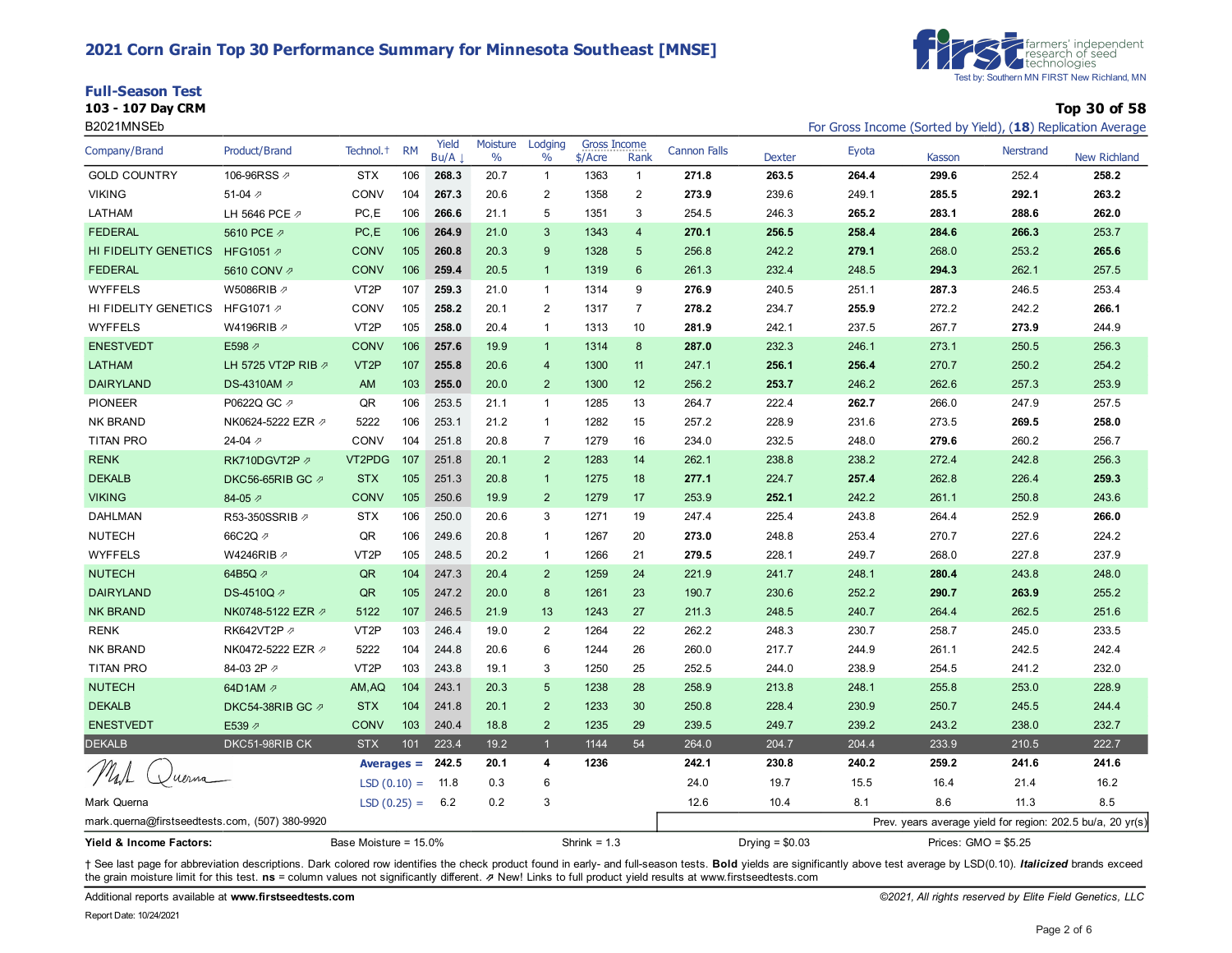# **2021 Corn Grain - Minnesota Southeast [ MNSE ]**



## **Early-Season Test Products (72 Total)**

| <b>Company/Brand</b>        | <b>Product/Brand</b> | <b>Technology</b> | <b>RIB</b>       | <b>RM</b>       | <b>Seed Treat.</b> | <b>Company/Brand</b> | <b>Brand/Product</b>                                                                                      | <b>Technology</b> | <b>RIB</b>     | <b>RM</b> | <b>Seed Treat.</b> |
|-----------------------------|----------------------|-------------------|------------------|-----------------|--------------------|----------------------|-----------------------------------------------------------------------------------------------------------|-------------------|----------------|-----------|--------------------|
| Anderson                    | 507R                 | RR <sub>2</sub>   | N                | 102             | AC, P2             | <b>NK Brand</b>      | NK0243-5122 EZR                                                                                           | 5122              | Y              | 102       | AVC,C2,Vi          |
| Anderson                    | 681SRC               | <b>STX</b>        | N                | 100             | AC, P5V            | <b>NK Brand</b>      | NK9930-5122 EZR                                                                                           | 5122              | Υ              | 99        | AVC,C2,Vi          |
| Anderson                    | 726VT2P              | VT <sub>2</sub> P | ${\sf N}$        | 98              | AC, P2V            | NK Brand             | NK9991-5122 EZR                                                                                           | 5122              | Y              | 99        | AVC,C2,Vi          |
| Anderson                    | 745SRC               | <b>STX</b>        | N                | 97              | AC, P5V            | NuTech               | 57A4Q                                                                                                     | ${\sf QR}$        | $\overline{Y}$ | 97        | Lum, P1V           |
| Augusta                     | A1849-5122-EZ        | 5122              | Υ                | 99              | AVC,C2             | NuTech               | 58B1AM                                                                                                    | AM                | Υ              | 98        | Lum, P1V           |
| Augusta                     | A2150-5222-EZ        | 5222              | Υ                | 100             | CM, C2             | <b>NuTech</b>        | 60A2Q                                                                                                     | QR                | Y              | 100       | Lum,P1V            |
| Augusta                     | A3052-5222-EZ        | 5222              | Υ                | 102             | CM, C2             | NuTech               | 62A8Q                                                                                                     | QR                | Υ              | 102       | Lum,P1V            |
| Dahlman                     | R49-25VT2PRIB        | VT <sub>2</sub> P | Y                | 98              | AC, P2             | Pioneer              | P0075Q GC                                                                                                 | QR                | Y              | 100       | Lum                |
| Dahlman                     | R50-25VT2PRIB        | VT <sub>2</sub> P | Y                | 100             | AC, P2             | Pioneer              | P0220Q GC                                                                                                 | QR                | Y              | 102       | Lum                |
| Dairyland                   | <b>DS-3715AM</b>     | AM                | $\overline{Y}$   | $\overline{97}$ | Lum, P1V           | Pioneer              | P9823Q GC                                                                                                 | QR                | Y              | 98        | Lum                |
| Dairyland                   | <b>DS-3727AM</b>     | AM                | Y                | 97              | Lum,P1V            | Renk                 | RK579DGVT2P                                                                                               | VT2PDG            | Y              | 99        | AC,P2              |
| Dairyland                   | DS-3959Q             | $\sf QR$          | Υ                | 99              | Lum, P1V           | Renk                 | RK590VT2P                                                                                                 | VT <sub>2</sub> P | ${\sf N}$      | 98        | AC, P5V            |
| Dairyland                   | DS-4000AMXT          | <b>AMXT</b>       | $\overline{Y^*}$ | 100             | Lum.P1V            | Renk                 | RK593VT2PRIB                                                                                              | VT <sub>2</sub> P | Y              | 97        | AC,P2              |
| Dairyland                   | DS-4014Q             | ${\sf QR}$        | Υ                | 100             | Lum, P1V           | Renk                 | RK600VT2P                                                                                                 | VT <sub>2</sub> P | N              | 100       | AC,P2              |
| DeKalb                      | DKC48-68RIB GC       | <b>STX</b>        | Υ                | 98              | AC, P5V, B-360     | Thunder              | T6100 VT2P                                                                                                | VT <sub>2</sub> P | Y              | 100       | AC,P2              |
| DeKalb                      | DKC51-98RIB CK       | <b>STX</b>        | $\overline{Y}$   | 101             | AC, P5V, B-360     | Thunder              | T6298 VT2P                                                                                                | $\overline{VT2P}$ | Y              | 98        | AC, P5, B360       |
| Dyna-Gro                    | D36VC66              | VT <sub>2</sub> P | N                | 97              | AC, P5V            | Thunder              | T6902 VT2P                                                                                                | VT <sub>2</sub> P | Υ              | 102       | CM,C2,Vi           |
| Dyna-Gro                    | D42SS20              | <b>STX</b>        | ${\sf N}$        | 102             | AC, P5V            | Thunder              | T6999 VT2P                                                                                                | VT <sub>2</sub> P | Y              | 99        | AC,P2              |
| Dyna-Gro                    | D43VC81              | VT <sub>2P</sub>  | N                | 102             | AC, P5V            | Thunder              | T8100 SS                                                                                                  | <b>STX</b>        | Y              | 100       | AC,P5              |
| Enestvedt                   | E600DP RIB           | VT <sub>2</sub> P | Y                | 99              | AC250              | Titan Pro            | 11-98 2P                                                                                                  | VT <sub>2</sub> P | Υ              | 98        | AC,P5              |
| Federal                     | 4820 VT2P            | VT <sub>2</sub> P | N                | 98              | AC, P5V, MAG       | Titan Pro            | 22-00 2P                                                                                                  | VT <sub>2</sub> P | Υ              | 100       | AC,P2              |
| Federal                     | 4990 VT2PRIB         | VT <sub>2P</sub>  | Y                | 99              | AC, P2, MAG        | Titan Pro            | $26-00$                                                                                                   | CONV              | N              | 100       | AC,P2              |
| Federal                     | 5120 STX             | <b>STX</b>        | N                | 101             | AC, P5V, MAG       | Titan Pro            | 84-01                                                                                                     | CONV              | N              | 101       | AC,P2              |
| Federal                     | 5280 CONV            | <b>CONV</b>       | N                | 102             | AC, P2, MAG        | Titan Pro            | 92-99 2P                                                                                                  | VT <sub>2</sub> P | Y              | 99        | AC, P2             |
| Federal                     | 5280 VT2PRIB         | VT <sub>2</sub> P | $\overline{Y}$   | 102             | AC, P2, MAG        | Viking               | 44-98                                                                                                     | CONV              | $\mathsf{N}$   | 98        | CM, C2, Sb         |
| Gold Country                | 101-49RSS            | <b>STX</b>        | N                | 101             | AC, P5V, B-360     | Viking               | 46-02                                                                                                     | CONV              | ${\sf N}$      | 102       | CM, C2, Sb         |
| <b>Gold Country</b>         | 97-14R2P             | VT <sub>2</sub> P | $\mathsf{N}$     | 97              | AC, P5, B360       | Viking               | 52-00                                                                                                     | CONV              | N              | 100       | CM,C2,Sb           |
| Gold Country                | 98-11                | <b>CONV</b>       | N                | 98              | AC, P5, B360       | Viking               | 99-00                                                                                                     | <b>CONV</b>       | ${\sf N}$      | 100       | CM,C2,Sb           |
| <b>Gold Country</b>         | 99-01R2P             | VT <sub>2</sub> P | $\mathsf{N}$     | 99              | AC, P5, B360       | Wyffels              | <b>W2506RIB</b>                                                                                           | VT <sub>2</sub> P | Υ              | 101       | AC,P2              |
| Golden Harvest              | G02K39-5122 EZR      | 5122              | Υ                | 102             | AVC,C2,Vi          | Wyffels              | W2648                                                                                                     | <b>STX</b>        | $\mathsf{N}$   | 101       | AC, P5V            |
| Golden Harvest              | G99E68-5122 EZR      | 5122              | $\overline{Y}$   | 99              | AVC,C2,Vi          |                      | * FIRST does not inspect products for refuge blend. N* indicates the product was entered without a refuge |                   |                |           |                    |
| Hefty                       | H4842 RIB            | VT <sub>2</sub> P | Y                | 98              | HC                 |                      | component by the sponsoring seed company. Prior year entries may contain refuge blend.                    |                   |                |           |                    |
| Hefty                       | <b>H4922 RIB</b>     | VT <sub>2</sub> P | Υ                | 99              | HC                 |                      |                                                                                                           |                   |                |           |                    |
| Hefty                       | <b>H4942 RIB</b>     | VT <sub>2</sub> P | Y                | 99              | H <sub>C</sub>     |                      |                                                                                                           |                   |                |           |                    |
| Hefty                       | <b>H5132 RIB</b>     | VT <sub>2</sub> P | Y                | 101             | HC                 |                      |                                                                                                           |                   |                |           |                    |
| Hefty                       | H5144                | <b>STX</b>        | N                | 101             | HC                 |                      |                                                                                                           |                   |                |           |                    |
| <b>Hi Fidelity Genetics</b> | <b>HFG1002</b>       | CONV              | ${\sf N}$        | 100             | AC250              |                      |                                                                                                           |                   |                |           |                    |
| Latham                      | LH 4957 VT2P RIB     | VT <sub>2</sub> P | Υ                | 99              | AC, P5V, EDC-B     |                      |                                                                                                           |                   |                |           |                    |
| Latham                      | LH 5047 VT2P RIB     | VT <sub>2</sub> P | Y                | 100             | AC, P2             |                      |                                                                                                           |                   |                |           |                    |
|                             |                      | <b>STX</b>        | $\overline{Y}$   |                 | AC, P5             |                      |                                                                                                           |                   |                |           |                    |
| Latham                      | LH 5159 SS RIB       | 5222              |                  | 101             |                    |                      |                                                                                                           |                   |                |           |                    |
| Latham                      | LH 5209 5222-EZ      |                   | Υ<br>Y           | 102             | AVC,C5             |                      |                                                                                                           |                   |                |           |                    |
| Latham                      | LH 5245 VT2P RIB     | VT <sub>2</sub> P |                  | 102             | AC,P2              |                      |                                                                                                           |                   |                |           |                    |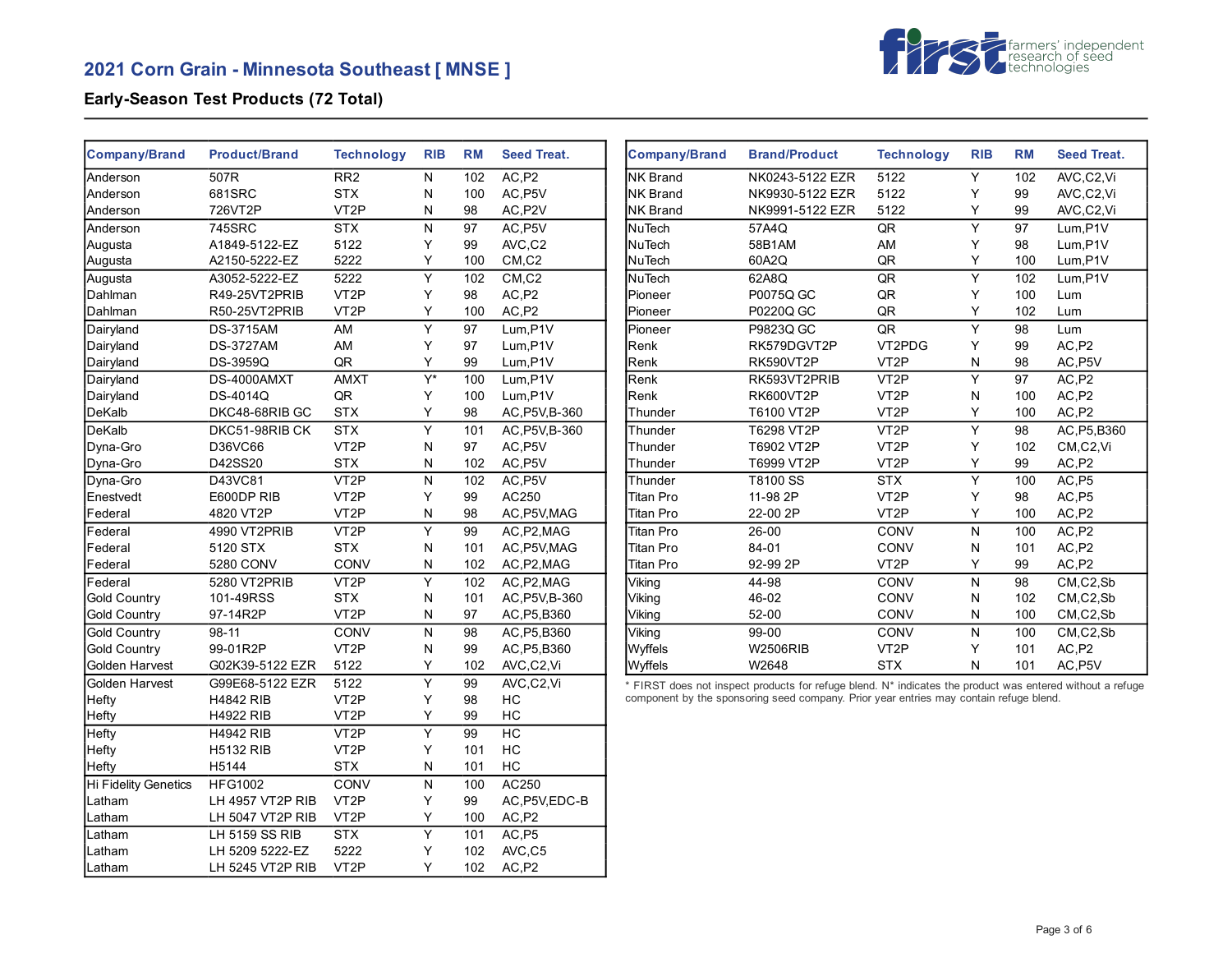

### **Full-Season Test Products (58 Total)**

| Company/Brand               | <b>Product/Brand</b>  | <b>Technology</b> | <b>RIB</b>              | <b>RM</b> | <b>Seed Treat.</b>               |
|-----------------------------|-----------------------|-------------------|-------------------------|-----------|----------------------------------|
| Dahlman                     | R52-24VT2PRIB         | VT <sub>2</sub> P | Υ                       | 103       | AC,P2                            |
| Dahlman                     | R52-26VT2PRIB         | VT2P              | Y                       | 104       | AC, P5V, B-300                   |
| Dahlman                     | R53-350SSRIB          | <b>STX</b>        | Υ                       | 106       | AC, P2                           |
| Dairyland                   | <b>DS-4310AM</b>      | AM                | $\overline{Y}$          | 103       | Lum.P1V                          |
| Dairyland                   | <b>DS-4440AM</b>      | AM                | Υ                       | 104       | Lum, P5V                         |
| Dairyland                   | <b>DS-4510Q</b>       | QR                | Y                       | 105       | Lum, P1V                         |
| DeKalb                      | DKC51-98RIB CK        | <b>STX</b>        | Ÿ                       | 101       | AC, P5V, B-360                   |
| DeKalb                      | DKC54-38RIB GC        | <b>STX</b>        | Y                       | 104       | AC.P5                            |
| DeKalb                      | DKC56-65RIB GC        | STX               | Υ                       | 105       | AC, P5V, B-360                   |
| Dyna-Gro                    | <b>D44SS54 GC</b>     | <b>STX</b>        | N                       | 104       | AC.P5V                           |
| Enestvedt                   | E539                  | CONV              | N                       | 103       | CM,C2,Vi                         |
| Enestvedt                   | E598                  | CONV              | N                       | 106       | AC250                            |
| Federal                     | 5300 VT2PRIB          | VT <sub>2</sub> P | Υ                       | 103       | AC, P2, MAG                      |
| Federal                     | 5510 VT2PRIB          | VT <sub>2</sub> P | Y                       | 105       | AC, P2, MAG                      |
| Federal                     | 5610 CONV             | <b>CONV</b>       | N                       | 106       | AC, P2, MAG                      |
| Federal                     | 5610 PCE              | PC,E              | N                       | 106       | AC, P5V, MAG                     |
| Federal                     | 5700 VT2P             | VT <sub>2</sub> P | Υ                       | 107       | AC, P2, MAG                      |
| <b>Gold Country</b>         | 103-23                | <b>CONV</b>       | N                       | 103       | AC, P2, B360                     |
| <b>Gold Country</b>         | 103-58RSS             | <b>STX</b>        | N                       | 103       | AC, P5, B360                     |
| <b>Gold Country</b>         | 105-66DR2P            | VT2PDG            | Ν                       | 105       | AC, P5, B360                     |
| <b>Gold Country</b>         | 106-96RSS             | <b>STX</b>        | Y                       | 106       | AC, P5, B360                     |
| Golden Harvest              | G03B96-5122 EZR       | 5122              | $\overline{\mathsf{Y}}$ | 103       | AVC,C2,Vi                        |
| Golden Harvest              | G04G36-3111A EZR      | 3111A             | Υ                       | 104       | AVC,C2,Vi                        |
| Golden Harvest              | G07G73-5122 EZR       | 5122              | Υ                       | 107       | AVC,C2,Vi                        |
| Hefty                       | <b>H5432 RIB</b>      | VT <sub>2</sub> P | $\overline{Y}$          | 104       | НC                               |
| Hefty                       | <b>H5442 RIB</b>      | VT <sub>2</sub> P | Υ                       | 104       | НC                               |
| Hefty                       | H5444                 | <b>STX</b>        | N                       | 104       | НC                               |
| Hefty                       | H <sub>5655</sub>     | <b>TRE</b>        | N                       | 106       | HC                               |
| Hi Fidelity Genetics        | <b>HFG1051</b>        | <b>CONV</b>       | N                       | 105       | $CM$ <sub>,<math>C2</math></sub> |
| <b>Hi Fidelity Genetics</b> | <b>HFG1071</b>        | CONV              | Ν                       | 105       | CM,C2                            |
| Latham                      | LH 5377 VT2P RIB      | VT <sub>2</sub> P | Υ                       | 103       | AC,P2                            |
| Latham                      | <b>LH 5389 SS RIB</b> | <b>STX</b>        | Y                       | 103       | P <sub>5</sub> V                 |
| Latham                      | LH 5517 VT2P RIB      | VT <sub>2</sub> P | Υ                       | 105       | AC,P2                            |
| Latham                      | LH 5646 PCE           | PC,E              | N                       | 106       | CM,C2,Vi                         |
| Latham                      | LH 5725 VT2P RIB      | VT <sub>2</sub> P | Y                       | 107       | AC, P2                           |
| NK Brand                    | NK0314-5122 EZR       | 5122              | Υ                       | 103       | AVC,C2,Vi                        |
| <b>NK Brand</b>             | NK0472-5222 EZR       | 5222              | Y                       | 104       | AVC,C2,Vi                        |
| <b>NK Brand</b>             | NK0624-5222 EZR       | 5222              | Υ                       | 106       | AVC,C2,Vi                        |
| <b>NK Brand</b>             | NK0748-5122 EZR       | 5122              | Υ                       | 107       | AVC,C2,Vi                        |
| NuTech                      | 64B5Q                 | QR                | Υ                       | 104       | Lum, P1V                         |
| NuTech                      | 64D1AM                | AM, AQ            | Υ                       | 104       | Lum, P1V                         |
| <b>NuTech</b>               | 66C2Q                 | QR                | Y                       | 106       | Lum, P1V                         |

| <b>Company/Brand</b> | <b>Brand/Product</b> | <b>Technology</b> | <b>RIB</b> | <b>RM</b> | <b>Seed Treat.</b>                  |
|----------------------|----------------------|-------------------|------------|-----------|-------------------------------------|
| Pioneer              | P0404Q GC            | QR                | N*         | 104       | Lum                                 |
| Pioneer              | P0421Q GC            | QR                | Y          | 104       | Lum                                 |
| <b>Pioneer</b>       | P0507Q GC            | QR                | Y          | 105       | Lum                                 |
| Pioneer              | P0622Q GC            | QR                | Υ          | 106       | Lum                                 |
| Renk                 | RK625DGVT2P          | VT2PDG            | N          | 104       | AC, P5V                             |
| Renk                 | RK642VT2P            | VT2P              | Y          | 103       | AC,P <sub>2</sub>                   |
| Renk                 | RK710DGVT2P          | VT2PDG            | Υ          | 107       | AC,P2                               |
| Titan Pro            | $24 - 04$            | CONV              | N          | 104       | AC,P <sub>2</sub>                   |
| Titan Pro            | 26-03 5222           | 5222              | Y          | 103       | CM <sub>.</sub> C <sub>2</sub> , Vi |
| Titan Pro            | 84-03 2P             | VT <sub>2</sub> P | Υ          | 103       | AC.P2                               |
| Viking               | $51-04$              | <b>CONV</b>       | N          | 104       | $CM$ , $C2$ , $Sb$                  |
| Viking               | 84-05                | CONV              | N          | 105       | $CM$ , $C2$ , $Sb$                  |
| Wyffels              | W4196RIB             | VT <sub>2</sub> P | Y          | 105       | AC,P <sub>2</sub>                   |
| Wyffels              | <b>W4246RIB</b>      | VT <sub>2</sub> P | Y          | 105       | AC,P <sub>2</sub>                   |
| Wyffels              | <b>W4358RIB</b>      | <b>STX</b>        | Y          | 106       | AC P <sub>5</sub> V                 |
| Wyffels              | <b>W5086RIB</b>      | VT <sub>2</sub> P | Υ          | 107       | AC,P2                               |

\* FIRST does not inspect products for refuge blend. N\* indicates the product was entered without a refuge component by the sponsoring seed company. Prior year entries may contain refuge blend.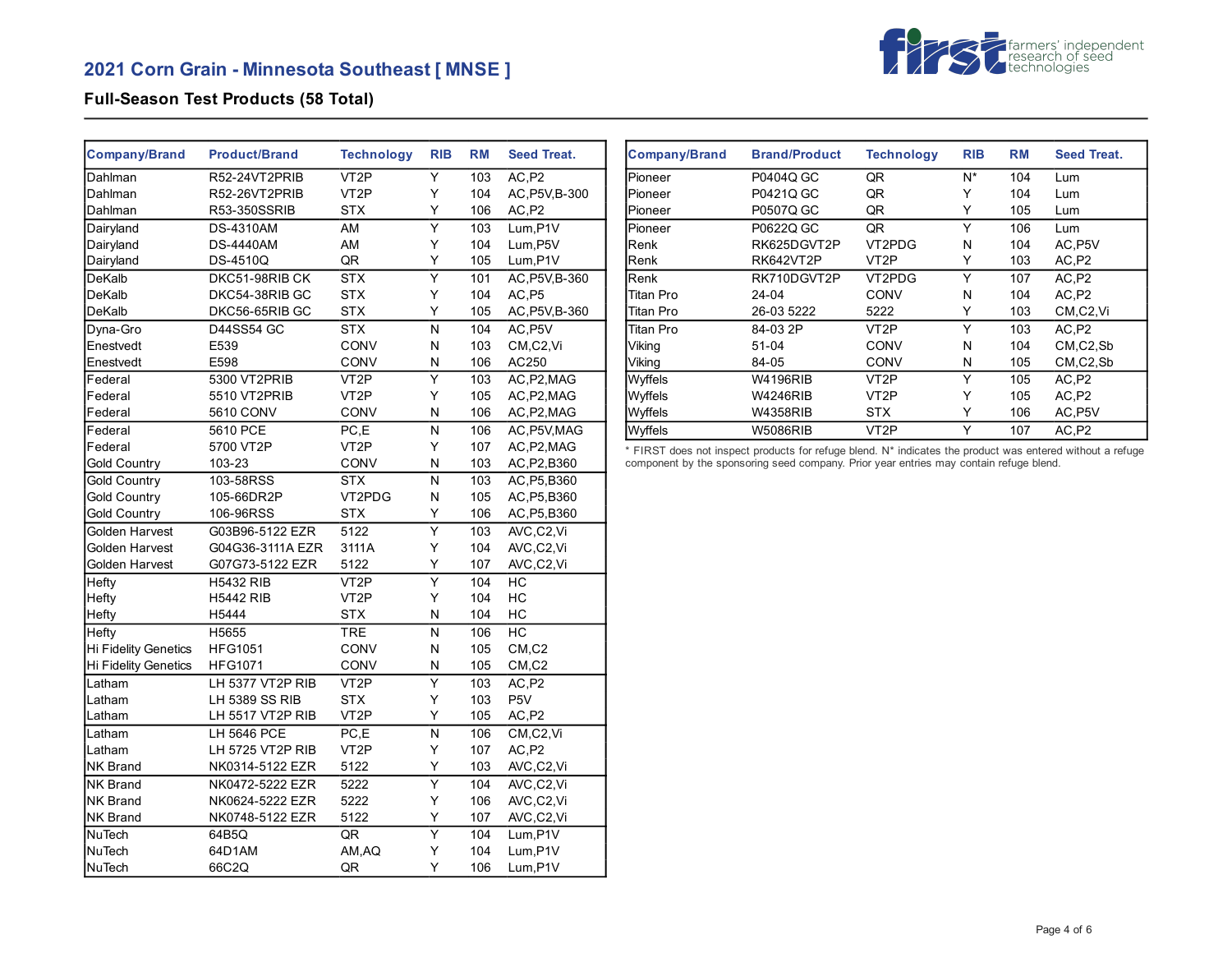## **Footnotes and Abbreviations Descriptions**



#### **Brand Footnotes**

^ Innotech™ brand seed is distributed by Rob-See-Co, LLC. Power Plus® brand seed is distributed by Burrus. Innotech™ is a trademark of Syngenta. Power Plus® is a registered trademark of Corteva Agriscience.

CK Identifies a check product included in early- and full-season tests.

GC Grower Comparison product included by FIRST when space permits.

### **Corn Grain Technologies**

| 3111A             | Agrisure® Artesian® Viptera® 3111 (Vip,CB,RW,LL,GT)  |
|-------------------|------------------------------------------------------|
| 5122              | Agrisure® Duracade™ 5122                             |
| 5222              | Agrisure® Duracade™ 5222                             |
| AM                | Optimum® AcreMax®                                    |
| <b>AMXT</b>       | Optimum® AcreMax® Xtreme                             |
| AQ                | Optimum® AQUAmax®                                    |
| CONV              | Conventional                                         |
| Е                 | Enlist™ (2,4-D, glyphosate, fop herbicide tolerance) |
| PC                | PowerCore™                                           |
| QR.               | Orome™                                               |
| RR <sub>2</sub>   | Roundup Ready® 2 Corn                                |
| <b>STX</b>        | <b>SmartStax®</b>                                    |
| <b>TRE</b>        | Genuity® Trecepta™                                   |
| VT <sub>2</sub> P | Genuity® VT Double PRO®                              |
| VT2PDG            | Genuity® VT Double PRO® DroughtGard®                 |
|                   |                                                      |

NOTE: The refuge component genetics may vary in a refuge blend seed product.